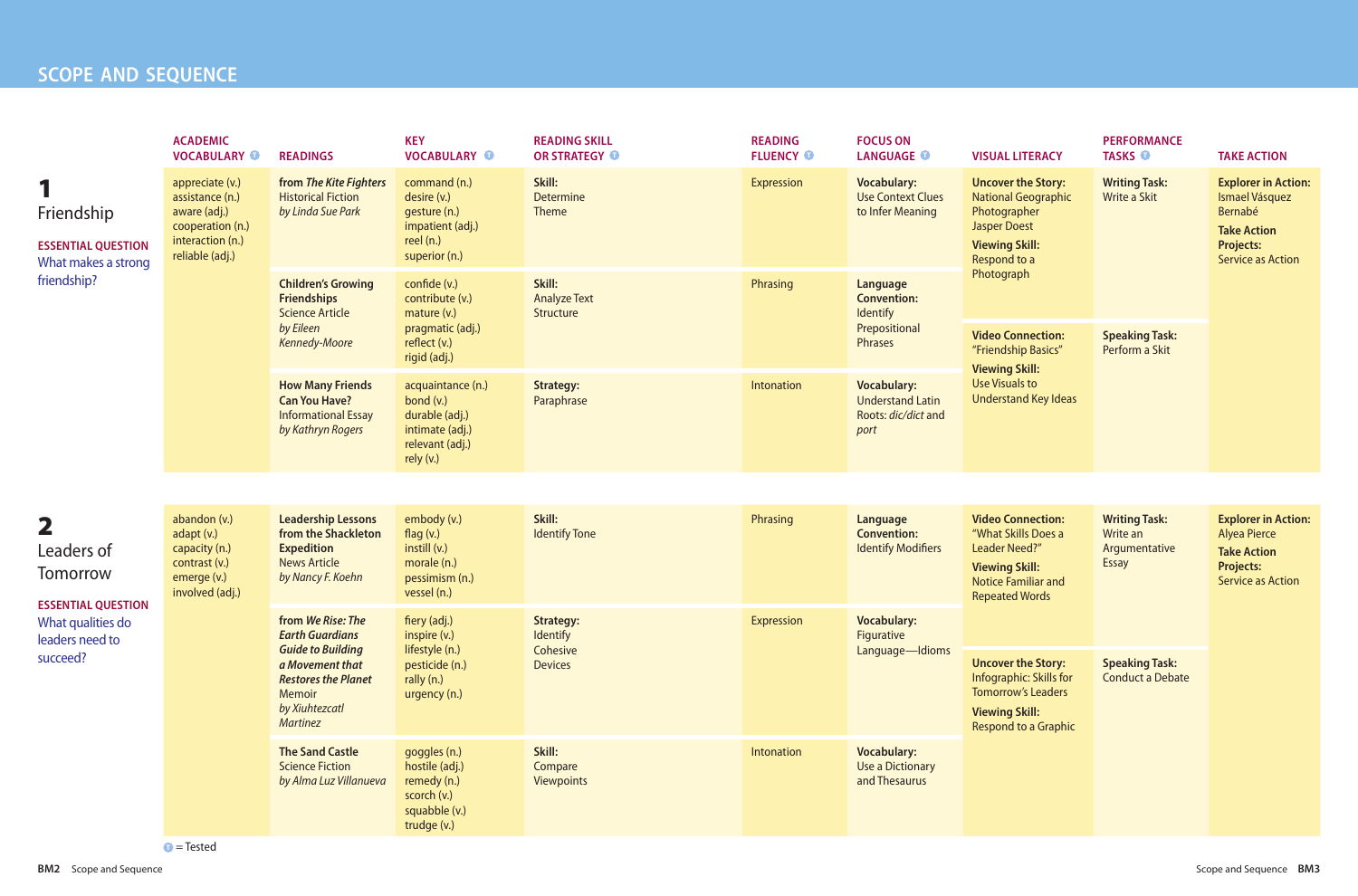## **SCOPE AND SEQUENCE, continued**

**PERFORMANCE TASKS ©** 

| <b>TAKE ACTION</b> |  |
|--------------------|--|
|                    |  |

|                                                                                        | <b>ACADEMIC</b><br><b>VOCABULARY O</b>                                                                  | <b>READINGS</b>                                                                                                                                                                                                         | <b>KEY</b><br><b>VOCABULARY O</b>                                                                                   | <b>READING SKILL</b><br><b>OR STRATEGY O</b>                     | <b>READING</b><br><b>FLUENCY O</b>          | <b>FOCUS ON</b><br><b>LANGUAGE O</b>                                                                                | <b>VISUAL LITERACY</b>                                                                                                             |                                                                                            |
|----------------------------------------------------------------------------------------|---------------------------------------------------------------------------------------------------------|-------------------------------------------------------------------------------------------------------------------------------------------------------------------------------------------------------------------------|---------------------------------------------------------------------------------------------------------------------|------------------------------------------------------------------|---------------------------------------------|---------------------------------------------------------------------------------------------------------------------|------------------------------------------------------------------------------------------------------------------------------------|--------------------------------------------------------------------------------------------|
| 3<br><b>Risk</b><br><b>ESSENTIAL QUESTION</b><br>Why do people<br>take risks?          | acknowledge (v.)<br>challenge (n.)<br>distinct (adj.)<br>perceive (v.)<br>reveal (v.)<br>transform (v.) | Skill:<br>from Tiger Boy<br>cower (v.)<br><b>Realistic Fiction</b><br>desperate (adj.)<br><b>Analyze Setting</b><br>by Mitali Perkins<br>dishonor (v.)<br>and Characters<br>dread (v.)<br>merge (v.)<br>startled (adj.) |                                                                                                                     | Intonation                                                       | <b>Vocabulary:</b><br>Understand<br>Analogy | <b>Uncover the Story</b><br>Infographic: Assess<br><b>Risk</b><br><b>Viewing Skill:</b><br><b>Respond to a Grap</b> |                                                                                                                                    |                                                                                            |
|                                                                                        |                                                                                                         | <b>Why Do People Take</b><br><b>Risks?</b><br><b>Science Article</b><br>by Douglas Todd                                                                                                                                 | hazard (n.)<br>overcome (v.)<br>security (n.)<br>treacherous (adj.)<br>unpredictability (n.)                        | <b>Strategy:</b><br><b>Monitor</b><br>Comprehension              | Phrasing                                    | Language<br><b>Convention:</b><br><b>Use Modifiers</b><br>Correctly                                                 | <b>Video Connection</b><br>"Dread! Talking Ris<br>and Feelings"                                                                    |                                                                                            |
|                                                                                        |                                                                                                         | <b>Personality Plus Plus</b><br><b>Plus</b><br>Interview<br>from Psychological<br><b>Science</b>                                                                                                                        | characteristic (n.)<br>exhibit (v.)<br>prevalent (adj.)<br>reckless (adj.)<br>sensation (n.)<br>susceptibility (n.) | Skill:<br><b>Make Inferences</b>                                 | Expression                                  | <b>Vocabulary:</b><br><b>Greek and Latin</b><br>Roots                                                               | <b>Viewing Skill:</b><br><b>Make Comparisons</b>                                                                                   |                                                                                            |
|                                                                                        |                                                                                                         |                                                                                                                                                                                                                         |                                                                                                                     |                                                                  |                                             |                                                                                                                     |                                                                                                                                    |                                                                                            |
| 4<br><b>Happiness</b><br><b>ESSENTIAL QUESTION</b><br>How can we<br>achieve happiness? | affect(v.)<br>concept (n.)<br>environment (n.)<br>factor (n.)<br>survey (n.)<br>vary $(v.)$             | <b>The King and</b><br>the Shirt<br>Fable<br>by Leo Tolstoy                                                                                                                                                             | advisor (n.)<br>concoction (n.)<br>handsomely (adv.)<br>nourish (v.)<br>possess (v.)<br>summon (v.)                 | Skill:<br>Analyze an<br>Allegory                                 | <b>Expression</b>                           | <b>Vocabulary:</b><br><b>Identify Multiple-</b><br><b>Meaning Words</b>                                             | <b>Uncover the Story</b><br><b>National Geograph</b><br>Photographer<br>Evgenia Arbugaeva<br><b>Viewing Skill:</b><br>Respond to a |                                                                                            |
|                                                                                        |                                                                                                         | <b>Happiness Around</b><br>the World                                                                                                                                                                                    | fleeting (adj.)<br>meaning (n.)                                                                                     | <b>Strategy:</b><br>Preview and                                  | Phrasing                                    | <b>Vocabulary:</b><br><b>Understand Shades</b>                                                                      | Photograph                                                                                                                         |                                                                                            |
|                                                                                        |                                                                                                         |                                                                                                                                                                                                                         | <b>News Article</b><br>by Ana Swanson                                                                               | standard of living (n.)<br>sustainable (adj.)<br>well-being (n.) | Predict                                     |                                                                                                                     | of Meaning                                                                                                                         | <b>Video Connection</b><br><b>The Amazing Effect</b><br>Gratitude<br><b>Viewing Skill:</b> |
|                                                                                        |                                                                                                         | <b>Happiness Might Be</b><br><b>Genetic</b><br>Presentation<br>by Professor Meike<br><b>Bartels</b>                                                                                                                     | DNA(n.)<br>gene (n.)<br>genetic (adj.)<br>genome (n.)<br>sample (n.)                                                | Skill:<br><b>Identify Central</b><br><b>Ideas and Details</b>    | Intonation                                  | Language<br><b>Convention:</b><br>Independent and<br><b>Dependent Clauses</b>                                       | <b>Take Notes</b>                                                                                                                  |                                                                                            |

 $\bullet$  = Tested

|  |  |  |  |  | VISUAL LITERACY |  |
|--|--|--|--|--|-----------------|--|
|  |  |  |  |  |                 |  |

| <b>Vocabulary:</b><br><b>Understand</b><br><b>Analogy</b>                     | <b>Uncover the Story:</b><br><b>Infographic: Assessing</b><br><b>Risk</b><br><b>Viewing Skill:</b><br><b>Respond to a Graphic</b>            | <b>Writing Task:</b><br><b>Write a Narrative</b><br><b>Essay</b>        | <b>Explorer in Action:</b><br>Zoltán Takács<br><b>Take Action</b><br><b>Projects:</b><br><b>Service as Action</b>                         |  |  |
|-------------------------------------------------------------------------------|----------------------------------------------------------------------------------------------------------------------------------------------|-------------------------------------------------------------------------|-------------------------------------------------------------------------------------------------------------------------------------------|--|--|
| <b>Language</b><br><b>Convention:</b><br><b>Use Modifiers</b>                 |                                                                                                                                              |                                                                         |                                                                                                                                           |  |  |
| <b>Correctly</b>                                                              | <b>Video Connection:</b><br>"Dread! Talking Risk<br>and Feelings"                                                                            | <b>Speaking Task:</b><br>Create a Multimedia<br><b>Dramatic Reading</b> |                                                                                                                                           |  |  |
| <b>Vocabulary:</b><br><b>Greek and Latin</b><br><b>Roots</b>                  | <b>Viewing Skill:</b><br><b>Make Comparisons</b>                                                                                             | Presentation                                                            |                                                                                                                                           |  |  |
|                                                                               |                                                                                                                                              |                                                                         |                                                                                                                                           |  |  |
| <b>Vocabulary:</b><br><b>Identify Multiple-</b><br><b>Meaning Words</b>       | <b>Uncover the Story:</b><br><b>National Geographic</b><br>Photographer<br>Evgenia Arbugaeva<br><b>Viewing Skill:</b><br><b>Respond to a</b> | <b>Speaking Task:</b><br><b>Conduct a Personal</b><br>Interview         | <b>Explorer in Action:</b><br><b>Daniel</b><br><b>Raven-Ellison</b><br><b>Take Action</b><br><b>Projects:</b><br><b>Service as Action</b> |  |  |
| <b>Vocabulary:</b><br><b>Understand Shades</b><br>of Meaning                  | Photograph                                                                                                                                   |                                                                         |                                                                                                                                           |  |  |
|                                                                               | <b>Video Connection:</b><br>The Amazing Effects of<br>Gratitude<br><b>Viewing Skill:</b>                                                     | <b>Writing Task:</b><br>Write an<br><b>Informational</b><br>Report      |                                                                                                                                           |  |  |
| Language<br><b>Convention:</b><br>Independent and<br><b>Dependent Clauses</b> | <b>Take Notes</b>                                                                                                                            |                                                                         |                                                                                                                                           |  |  |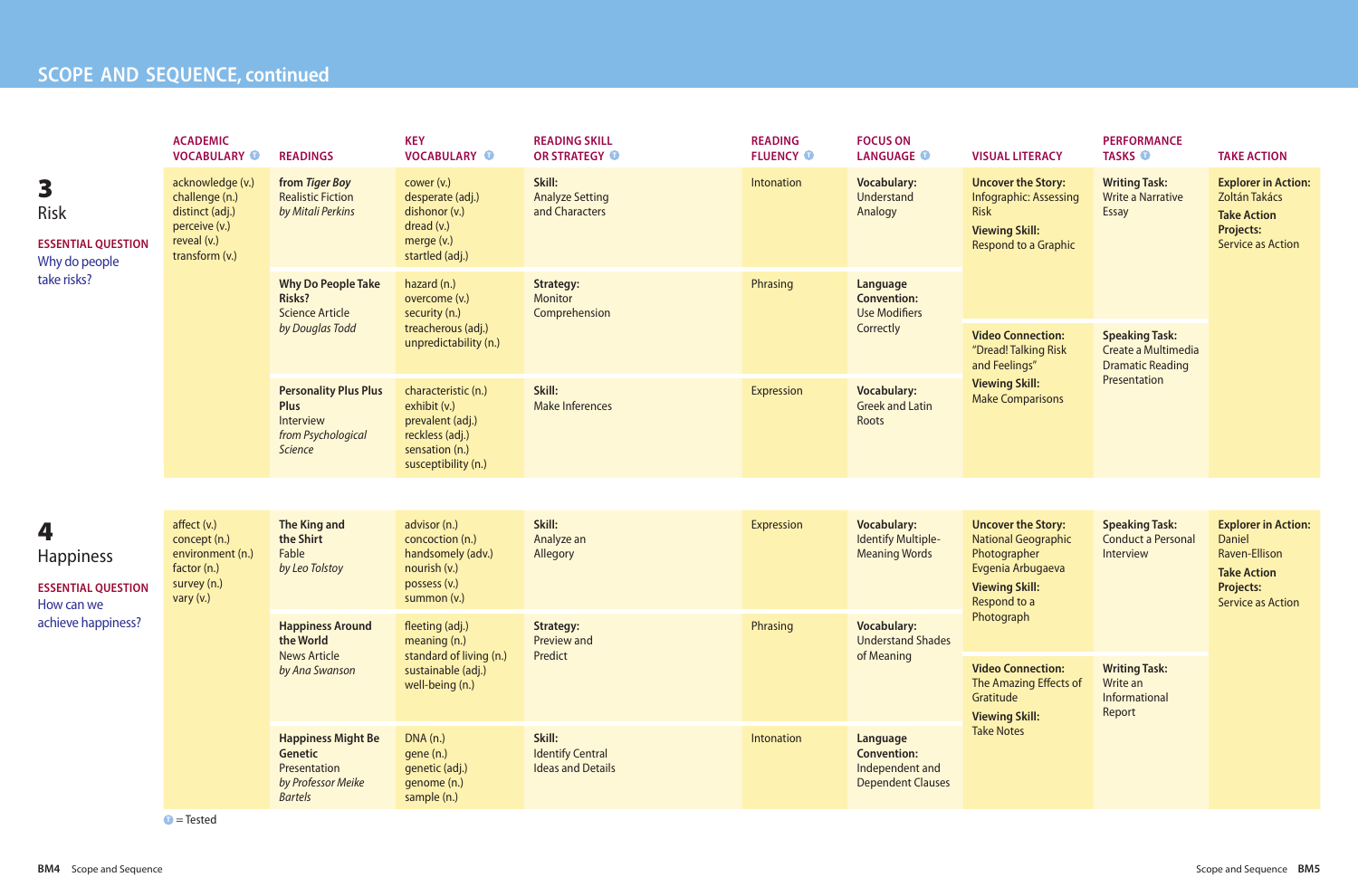## **PARTICLE SCOPE** AND **SEQUENCE**, continued

|                                                                                        | <b>ACADEMIC</b><br><b>VOCABULARY O</b>                                                              | <b>READINGS</b>                                                                                                                                                              | <b>KEY</b><br><b>VOCABULARY O</b>                                                                               | <b>READING SKILL</b><br>OR STRATEGY O                                             | <b>READING</b><br><b>FLUENCY O</b> | <b>FOCUS ON</b><br><b>LANGUAGE O</b>                                         | <b>VISUAL LITERACY</b>                                                                                                                                                                                                                                                                                                                                              | <b>PERFORMANCE</b><br><b>TASKS O</b>                                                                             | <b>TAKE ACTION</b>                                                                                                     |
|----------------------------------------------------------------------------------------|-----------------------------------------------------------------------------------------------------|------------------------------------------------------------------------------------------------------------------------------------------------------------------------------|-----------------------------------------------------------------------------------------------------------------|-----------------------------------------------------------------------------------|------------------------------------|------------------------------------------------------------------------------|---------------------------------------------------------------------------------------------------------------------------------------------------------------------------------------------------------------------------------------------------------------------------------------------------------------------------------------------------------------------|------------------------------------------------------------------------------------------------------------------|------------------------------------------------------------------------------------------------------------------------|
| 5<br>Shaping<br><b>Identity</b><br><b>ESSENTIAL QUESTION</b>                           | attitude (n.)<br>indicate (v.)<br>intrinsic (adj.)<br>notion (n.)<br>resolution (n.)<br>status (n.) | from Out With It: How<br><b>Stuttering Helped Me</b><br><b>Find My Voice</b><br>Memoir<br>by Katherine Preston                                                               | arrogant (adj.)<br>bitter (adj.)<br>humiliate (v.)<br>pathetic (adj.)<br>stutter (v.)<br>suffocate (v.)         | <b>Strategy:</b><br><b>Make Text-to-</b><br><b>Self Connections</b>               | Phrasing                           | Language<br><b>Convention:</b><br><b>Understand</b><br>Compound<br>Sentences | <b>Writing Task:</b><br><b>Uncover the Story:</b><br><b>Street Cars of Desires</b><br>Write a Letter<br>by Susan Chen<br><b>Viewing Skill:</b><br><b>Respond to a Painting</b><br><b>Speaking Task:</b><br><b>Video Connection:</b><br>"How Did You Reach<br><b>Read Aloud in</b><br>Character<br>Your Goal?"<br><b>Viewing Skill:</b><br>Connect to the<br>Content | <b>Writing Task:</b><br>Write an<br><b>Informative Essay</b><br><b>Speaking Task:</b><br>Give a<br>Demonstration | <b>Explorer in Action:</b><br>Dr. Kakenya Ntaiya<br><b>Take Action</b><br><b>Projects:</b><br><b>Service as Action</b> |
| What shapes our<br>identity?                                                           |                                                                                                     | The Psychology of<br><b>Being a Sports Fan</b><br><b>Informational Essay</b><br>by Larry Stone                                                                               | avid (adj.)<br>contagious (adj.)<br>discipline (n.)<br>mania (n.)                                               | Skill:<br>Analyze an<br>Argument                                                  | Intonation                         | <b>Vocabulary:</b><br>Figurative<br>Language-Idioms                          |                                                                                                                                                                                                                                                                                                                                                                     |                                                                                                                  |                                                                                                                        |
|                                                                                        |                                                                                                     | <b>Eyes Looking to</b><br>the Sky<br><b>Radio Play</b><br>by Joyce McGreevy                                                                                                  | prestige (n.)<br>disbelief (n.)<br>disconnected (adj.)<br>expanse (n.)<br>perish (v.)<br>saturated (adj.)       | Skill:<br><b>Analyze Text</b><br>Structure of a<br><b>Drama</b>                   | Expression                         | Language<br><b>Convention:</b><br><b>Types of Sentences</b>                  |                                                                                                                                                                                                                                                                                                                                                                     |                                                                                                                  |                                                                                                                        |
|                                                                                        |                                                                                                     |                                                                                                                                                                              |                                                                                                                 |                                                                                   |                                    |                                                                              |                                                                                                                                                                                                                                                                                                                                                                     |                                                                                                                  |                                                                                                                        |
| 6<br>Innovation<br><b>ESSENTIAL QUESTION</b><br>How can innovation<br>improve society? | benefit (v.)<br>demonstrate (v.)<br>feature (v.)<br>generate (v.)<br>hardship (n.)<br>unique (adj.) | <b>Ode to Common</b><br><b>Things</b><br>Poem<br>by Pablo Neruda                                                                                                             | conspire (v.)<br>irrevocable (adj.)<br>passionate (adj.)<br>remarkable (adj.)<br>sublime (adj.)<br>trace $(n.)$ | Skill:<br>Analyze the<br>Structure of a<br>Poem                                   | Expression                         | <b>Vocabulary:</b><br>Analyze a Poet's<br><b>Word Choices</b>                | <b>Video Connection:</b><br>"The Power of Creative<br>Constraints"<br><b>Viewing Skill:</b><br><b>Identify Examples</b><br><b>Uncover the Story:</b><br>Infographic: Greatest<br><b>Inventions of All Time</b>                                                                                                                                                      |                                                                                                                  | <b>Explorer in Action:</b><br><b>Hayat Sindi</b><br><b>Take Action</b><br><b>Projects:</b><br><b>Service as Action</b> |
|                                                                                        |                                                                                                     | <b>Graphene Fabric</b><br><b>Keeps Mosquitoes</b><br>from Biting<br><b>Science Article</b><br>by Silke Schmidt                                                               | atom $(n.)$<br>barrier (n.)<br>infectious (adj.)<br>molecule (n.)<br>oxygen (n.)<br>transmit (v.)               | Strategy:<br><b>Ask Questions</b>                                                 | Intonation                         | Language<br><b>Convention:</b><br><b>Identify Adjective</b><br>Phrases       |                                                                                                                                                                                                                                                                                                                                                                     |                                                                                                                  |                                                                                                                        |
|                                                                                        |                                                                                                     | from The Boy Who<br><b>Harnessed the Wind:</b><br><b>Creating Currents of</b><br><b>Electricity and Hope</b><br>Memoir<br>by William<br>Kamkwamba and<br><b>Bryan Mealer</b> | align (v.)<br>detach (v.)<br>force (n.)<br>frame $(n.)$<br>insert $(v.)$<br>release (v.)                        | Skill:<br>Analyze<br>Interactions<br>Among People,<br>Ideas, and<br><b>Events</b> | Phrasing                           | <b>Vocabulary:</b><br><b>Identify Figurative</b><br>Language                 | <b>Viewing Skill:</b><br>Respond to a Graphic                                                                                                                                                                                                                                                                                                                       |                                                                                                                  |                                                                                                                        |

**T** = Tested